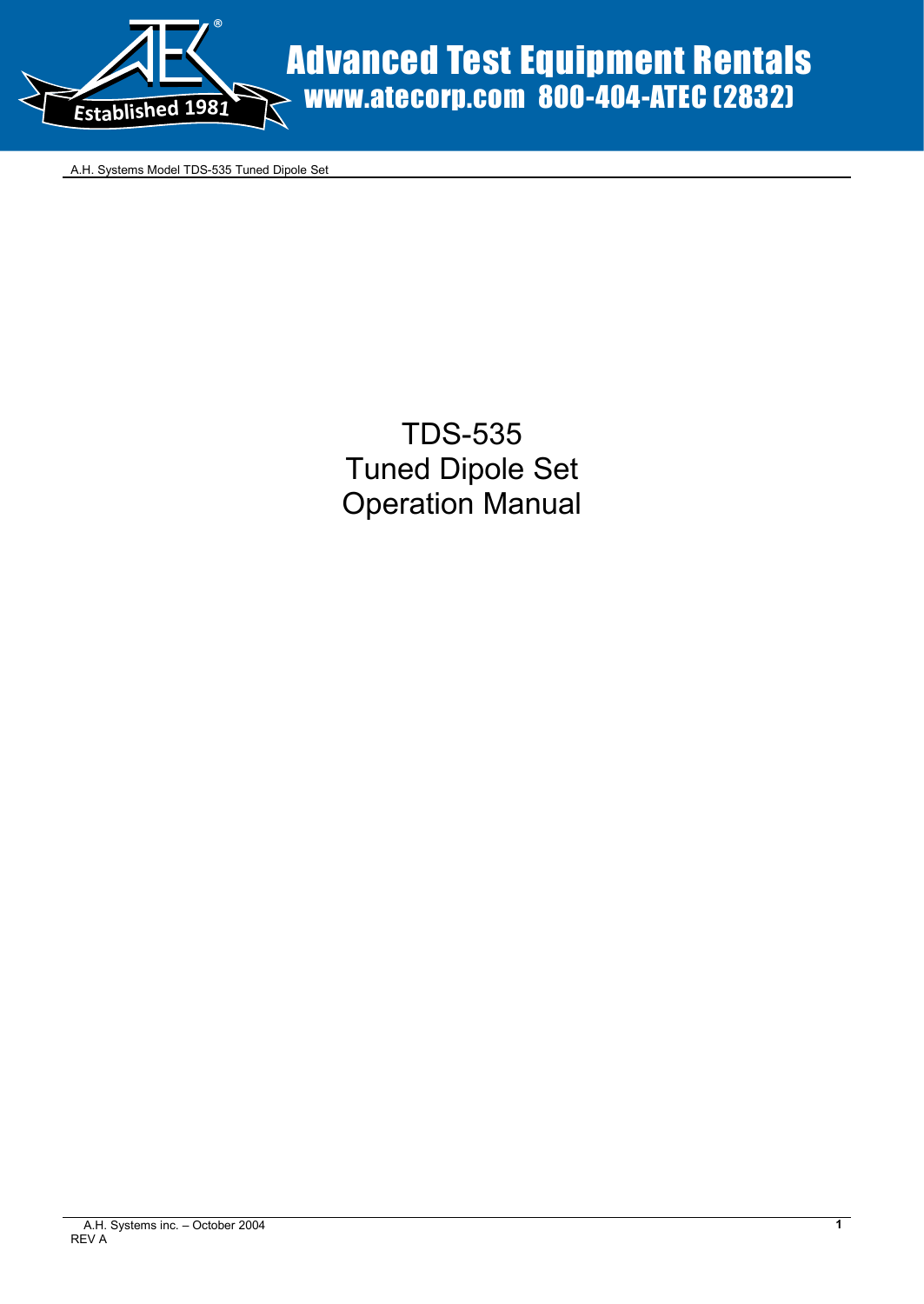## TABLE OF CONTENTS

#### **INTRODUCTION**

#### **GENERAL INSTRUCTIONS**

#### **OPERATING INSTRUCTIONS**

### **MAINTENANCE AND WARRANTY**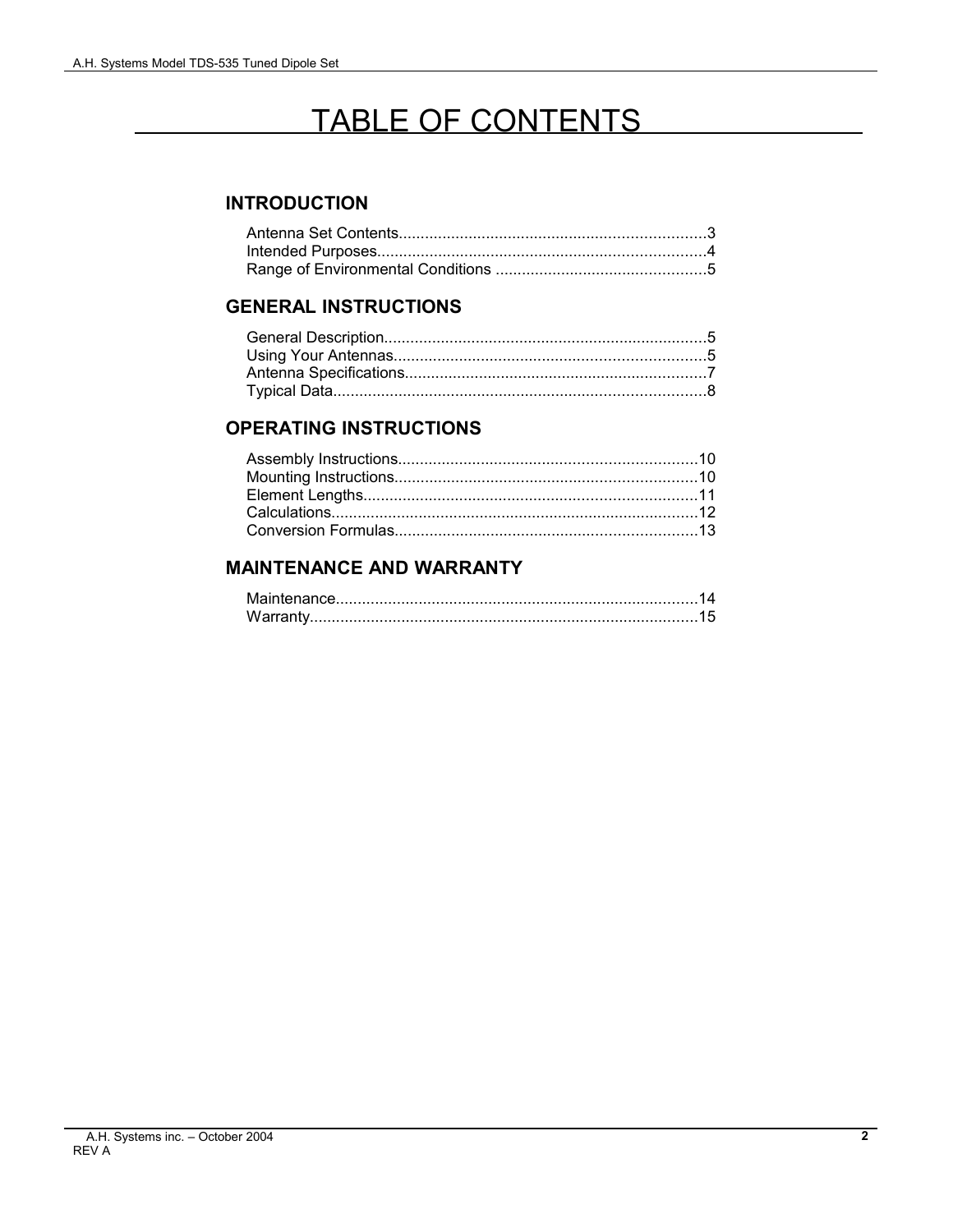# **INTRODUCTION**



### CONTENTS – TUNED DIPOLE SET, TV

|               | Model          | Part   |                                           |
|---------------|----------------|--------|-------------------------------------------|
| QTY           | Number         | Number | Description                               |
|               | <b>TSC-535</b> | 2454   | <b>Transit Storage Case</b>               |
| $\mathcal{P}$ | N/A            | N/A    | Keys                                      |
|               | FCC-1          | 2311   | Tuned Dipole Antenna (25 MHz - 70 MHz)    |
|               | FCC-2          | 2312   | Tuned Dipole Antenna (65 MHz - 180 MHz)   |
|               | FCC-3          | 2313   | Tuned Dipole Antenna (170 MHz - 340 MHz)  |
|               | FCC-4          | 2314   | Tuned Dipole Antenna (325 MHz - 1000 MHz) |
| 4             | N/A            | 2336   | <b>Extension Elements</b>                 |
| $\mathcal{P}$ | N/A            | 2337-2 | <b>Telescoping Elements</b>               |
|               | SAC-213-10     | 2111   | 3 Meter Cable, N(m) to N(m)               |
|               | ABC-TD         | 2332-1 | Clamp                                     |
|               | N/A            | 2346   | <b>Tape Measurer</b>                      |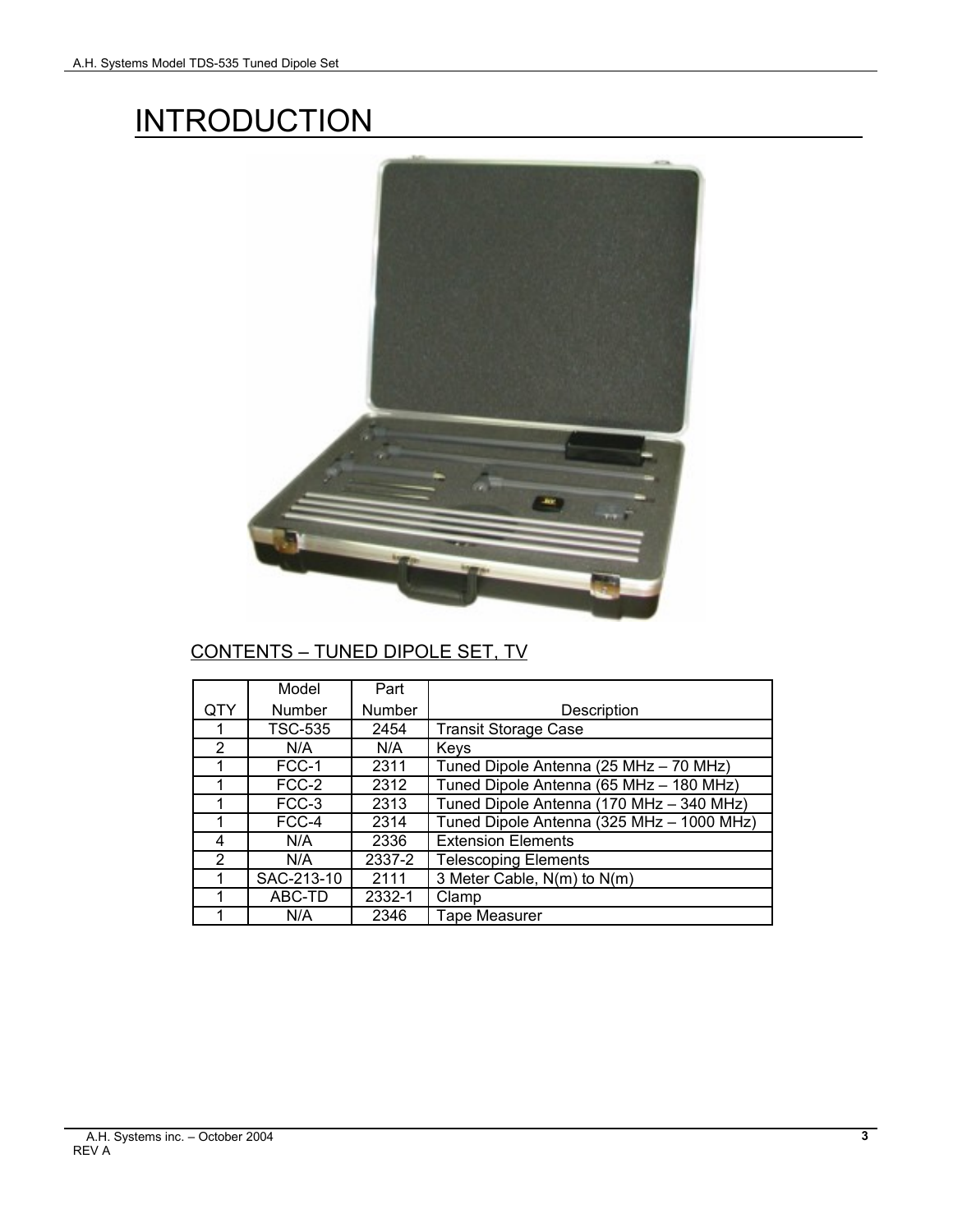#### INTENDED PURPOSES

This equipment is intended for general laboratory use in a wide variety of industrial and scientific applications, and designed to be used in the process of generating, controlling and measuring high levels of electromagnetic Radio Frequency (RF) energy. It is the responsibility of the user to assure that the device is operated in a location which will control the radiated energy such that it will not cause injury and will not violate regulatory levels of electromagnetic interference.

#### RANGE OF ENVIRONMENTAL CONDITIONS

condensation.

This equipment is designed to be safe under the following environmental conditions:

Indoor use Altitude up to 2000M Temperature of 5°C to 40°C Maximum relative humidity 80 % for temperatures up to 31°C. Decreasing linearly to 50% at 40°C Pollution degree 2: Normally non-conductive with occasional

While the equipment will not cause hazardous condition over this environmental range, performance may vary.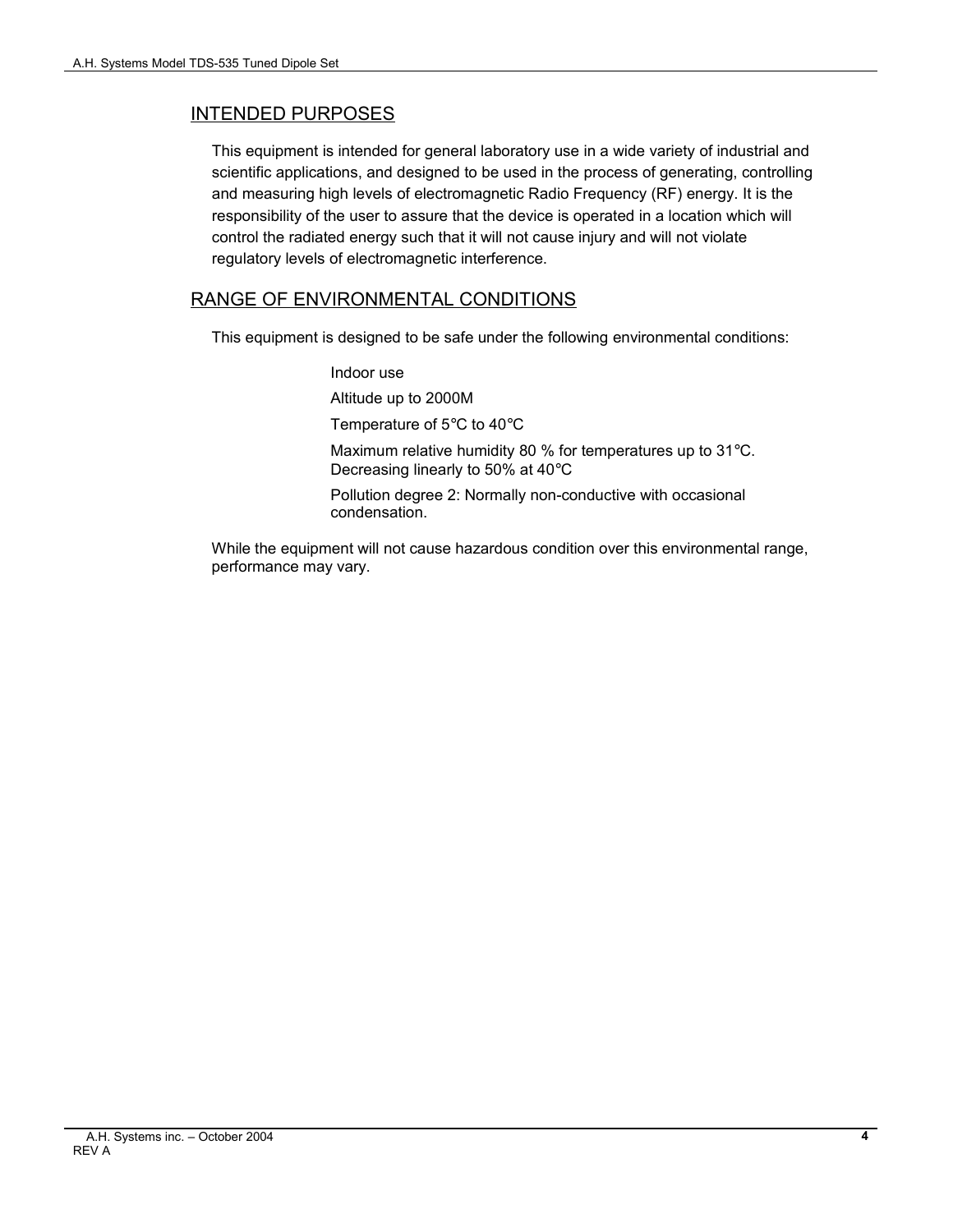# GENERAL INFORMATION

### GENERAL DESCRIPTION

The A.H. Systems TDS-535 Tuned Dipole Antenna Set is manufactured per ANSI C63.5 (Willmar Roberts design) and covers the 25 MHz – 1 GHz Frequency Range. This half wave dipole set provides an accurate standard for precise EMI testing and site attenuation measurements (per EN55022 and ANSI C63.4), and should be considered as a standard reference antenna for frequencies below 1000 MHz.

The tuned dipole antenna set is designed for radiated emissions and site attenuation measurements over the 25 MHz – 1 GHz frequency range. The Tuned Dipole Antenna Set is contained in a rugged, lightweight storage case and includes four Baluns, Element extension rods, telescoping Elements, 10 Meter Cable, Tape Measure and a antenna balun clamp with a 1/4-20 thread for mounting the baluns to a tripod. Each set is individually calibrated per ANSI C63.5 at 3 and 10 meters (three antenna technique) using NIST traceable test equipment. Two Dipole Sets in one case (TDS-535-2) is available as an option. Review this manual and become familiar with all safety markings and instructions. Verify that the equipment impedance is compatible with the receiver impedance.

#### **Using your antennas**

To use your antennas, you must set them up either on a tripod for informal testing or on a mast for site attenuation and/or compliance testing. The telescoping elements should be adjusted to the resonant frequency. When adjusting the elements make sure that the largest OD is exposed.

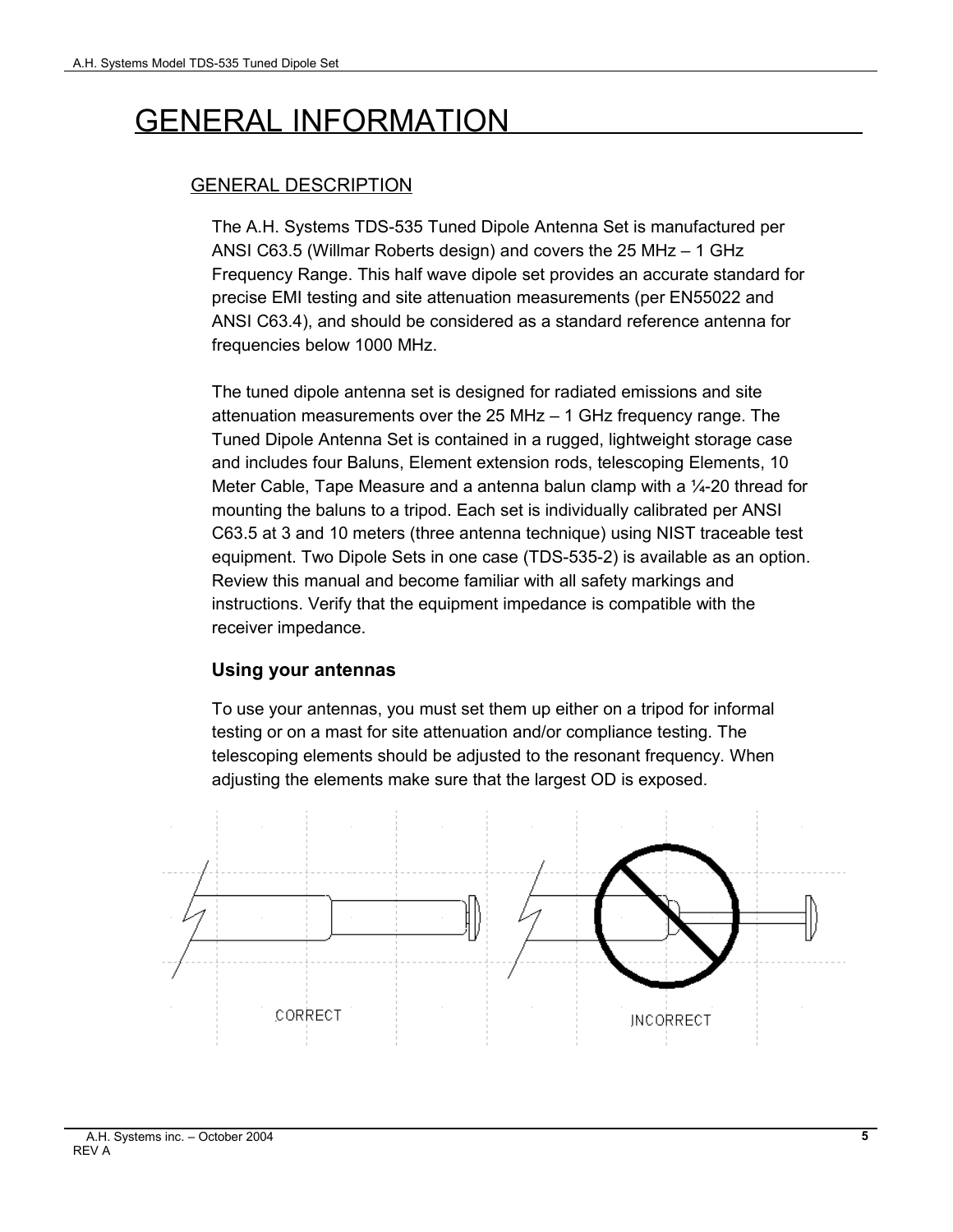When adjusting the elements for frequency in-between those data points provided, linear extrapolation can be used. The output of the antennas should be plugged into a 50 ohm receiver or spectrum analyzer.

The ANSI C63.5 derived a theoretical curve for the predicted site attenuation for frequencies between 30 MHz and 1 GHz. In order to make the calculation simple, it was assumed that the antenna could be raised and lowered to achieve a height where the transmitted signal from the transmitting antenna arrived at the receiving antenna in phase with the signal bouncing off the ground plane. The receiving antenna therefore receives two signals, a direct wave and reflected wave. Raising and lowering the antenna finds the height where these two waves reinforce and yield maximum received signal strength.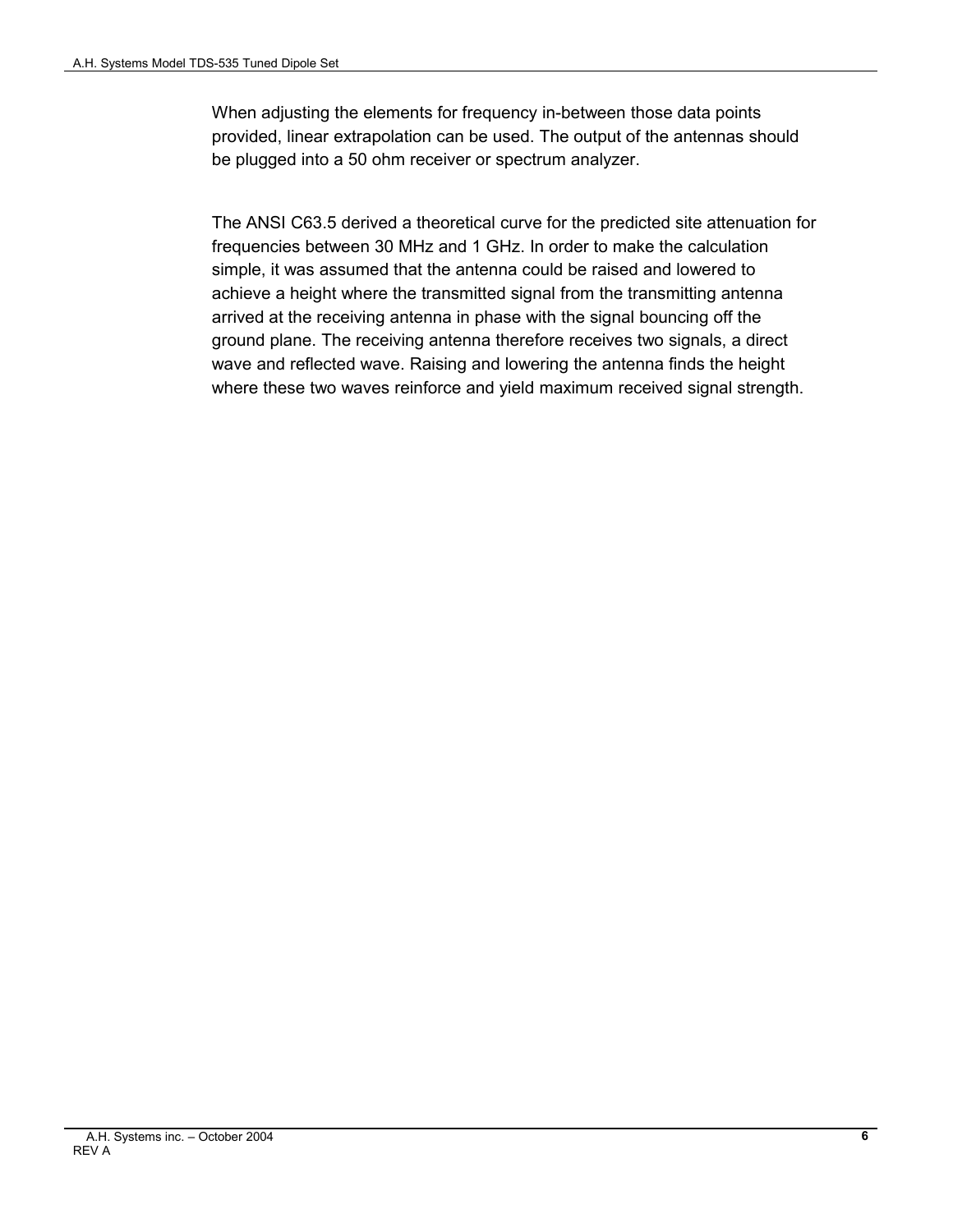### **ANTENNA SPECIFICATIONS**

The FCC-1 Dipole Antenna specifications:

The FCC-2 Dipole Antenna specifications:

The FCC-3 Dipole Antenna specifications:

The FCC-4 Dipole Antenna specifications: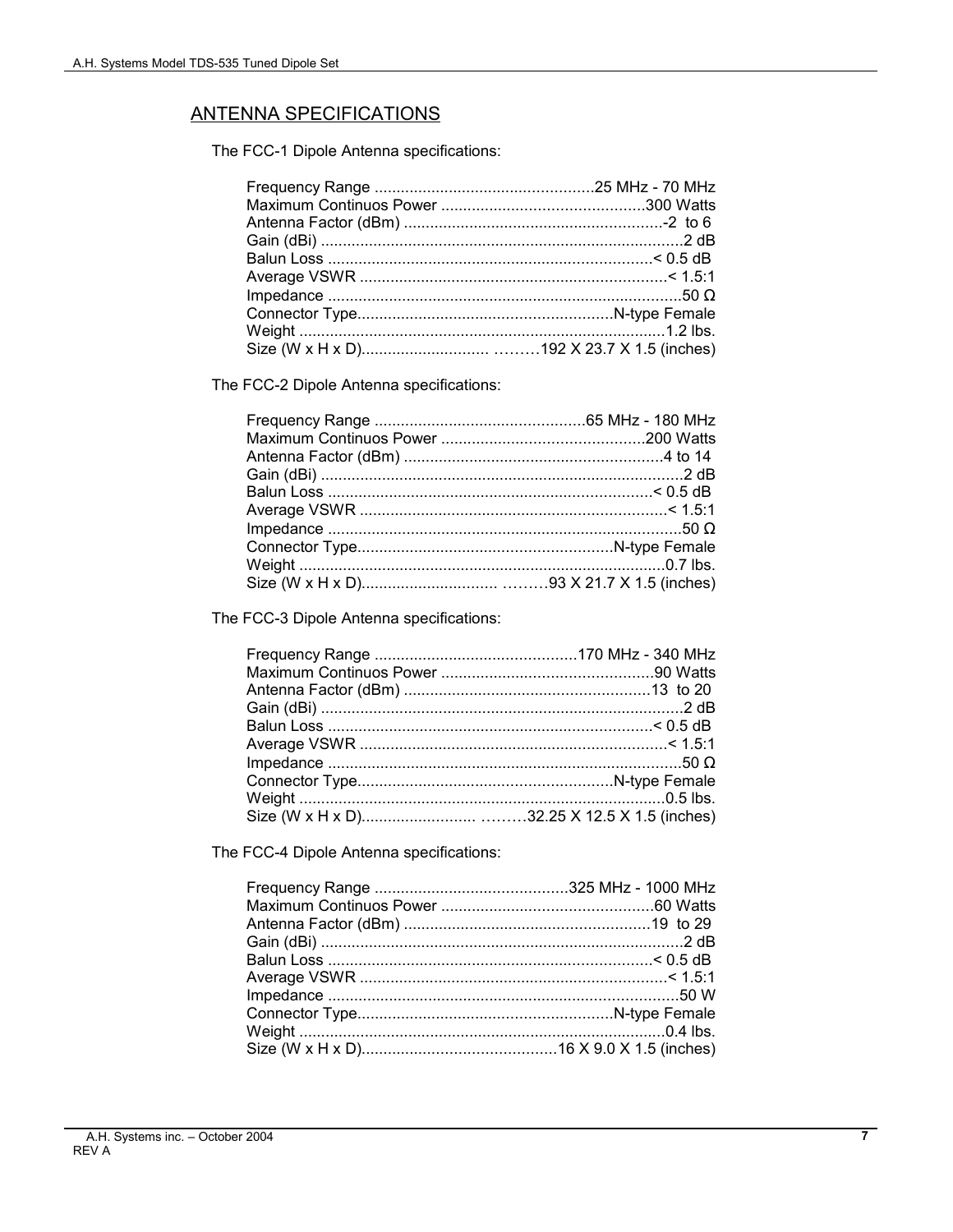# TYPICAL DATA



 A.H. Systems inc. – October 2004 REV A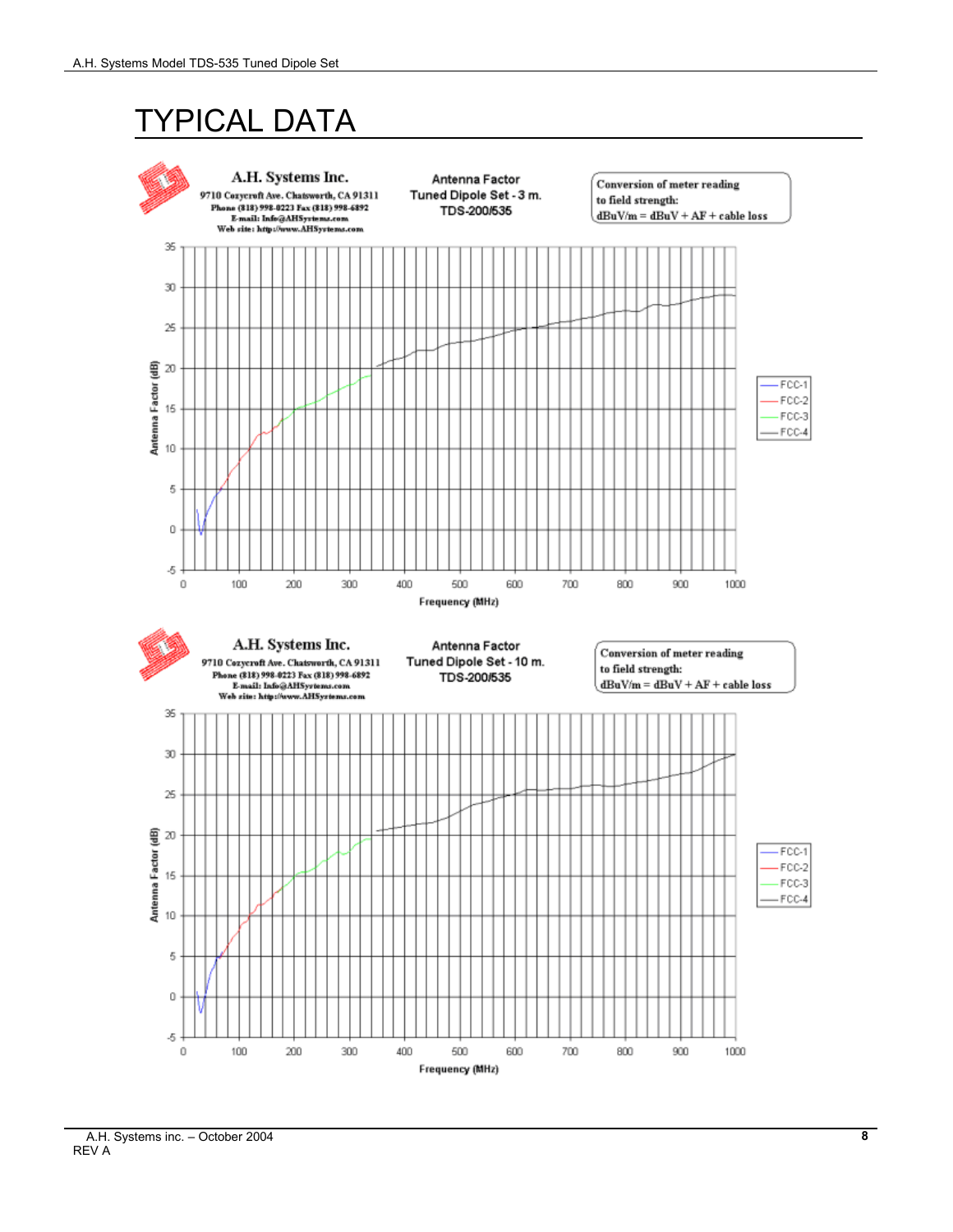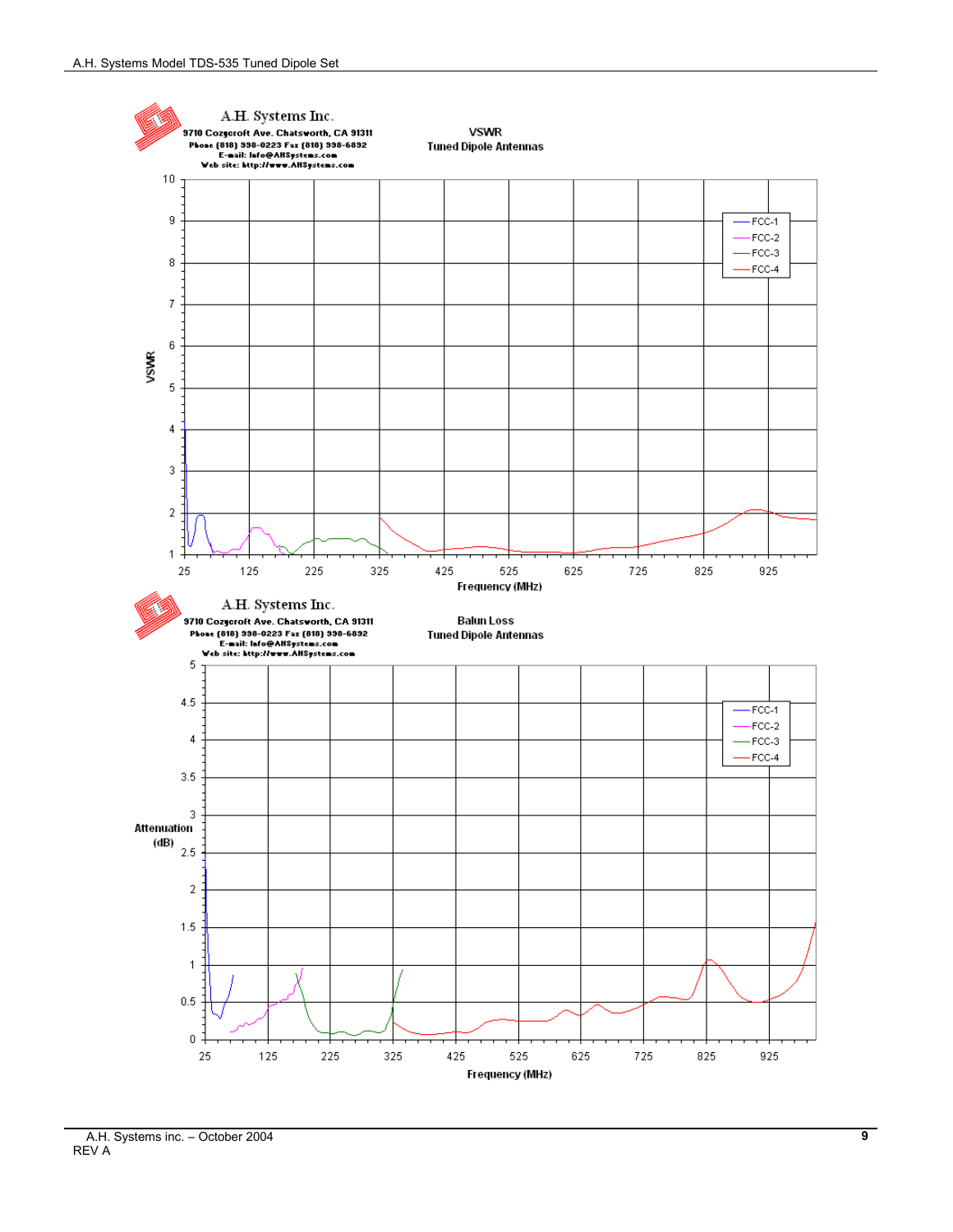# OPERATING INSTRUCTIONS

### ASSEMBLY INSTRUCTIONS

To prepare the antenna for operation, attach the appropriate elements to the balun, which covers the frequency of desired operation. See the table below for details. Screw elements on opposite ends of the top portion of the balun to make a symmetrical dipole. Attach the supplied 50-ohm cable from any receiver to the balun.

| <b>Dipole</b><br>Antenna | Frequency          | <b>Elements</b>                               | Length               |
|--------------------------|--------------------|-----------------------------------------------|----------------------|
| FCC-1                    | 25 MHz - 70 MHz    | 4 Extension Elements<br>2 detachable elements | Adjustable 8" to 96" |
| FCC-2                    | 65 MHz - 180 MHz   | 2 detachable elements                         | Adjustable 8" to 48" |
| FCC-3                    | 170 MHz - 340 MHz  | 2 detachable elements                         | Adjustable 8" to 48" |
| FCC-4                    | 325 MHz - 1000 MHz | 2 fixed elements                              | Adjustable 3" to 8"  |

### MOUNTING INSTRUCTIONS

Mount the ABC-TD to any 1/4-20 screw. Insert the balun into the balun clamp and tighten the  $\frac{1}{4}$ -20 wing nut.

#### GENERAL USE INSTRUCTIONS

The tuned dipole antenna has two quarter wavelength elements for a total of  $\lambda$ /2. Each dipole balun covers a specific frequency range and the elements must be tuned to the desired frequency. The theoretical element length is (300/FMhz /2), however we provide slightly different lengths that are tuned to the maximum Return loss. The calibration tables that follow in this manual provide a list of the frequencies of operation for each antenna. Listed next to each frequency is the antenna factor, gain (dBi) and the tuned element length (L/2) for each frequency.

The "L/2" lengths given in the data tables are the half length of the dipole at each frequency. "L/2" is the length measured from the notch in the center of the antenna to each tip of the two elements. The overall tip to tip dipole element length will be 2 X "L/2" in length.

> NOTE: Due to the finite diameter of the antenna elements, the optimum or tuned length of the dipole is found to be slightly less than the half-wavelength determined by calculations.

When making a measurement, mount the antenna on an appropriate mast or tripod. Point the main lobe of the dipole toward the transmission source.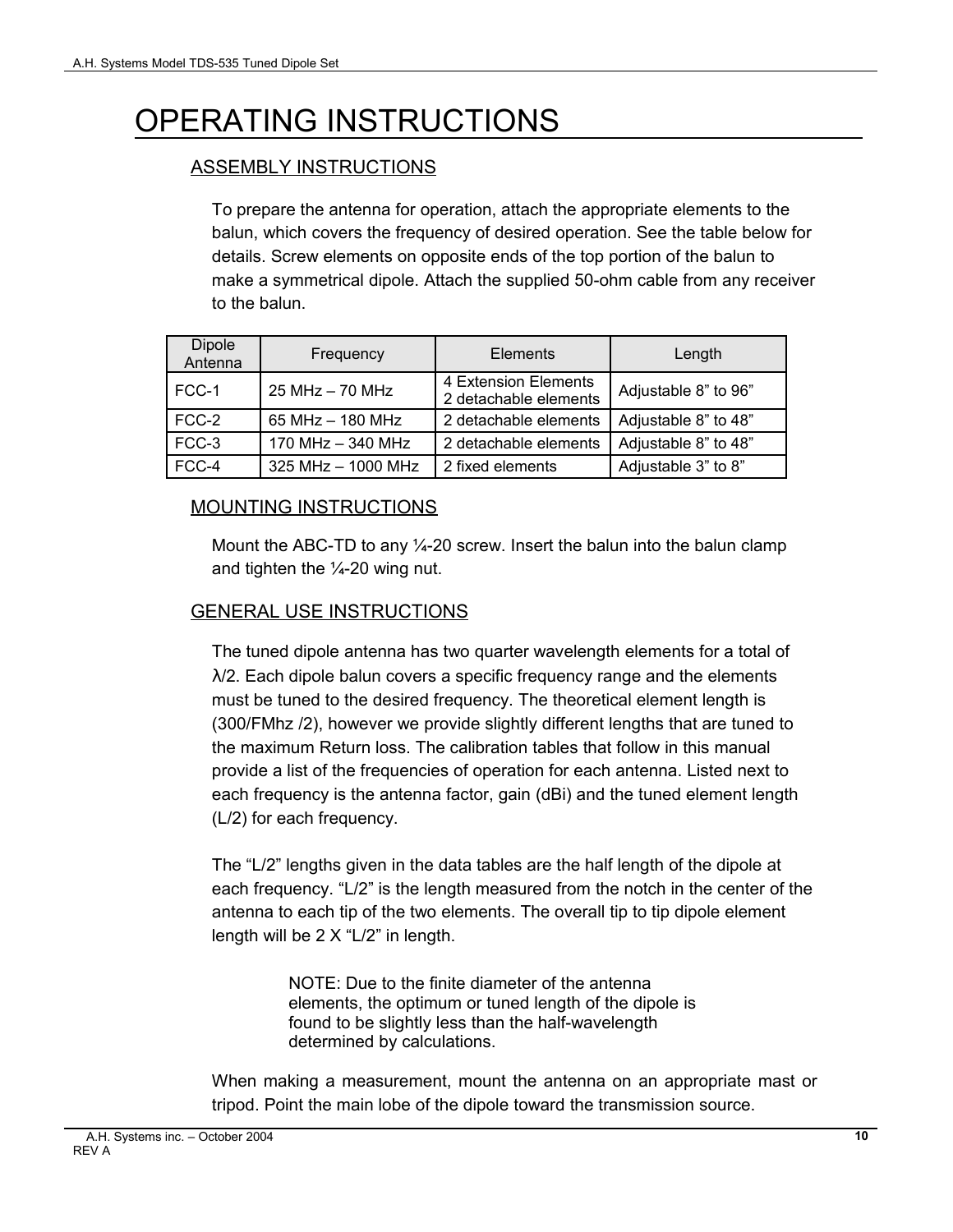### ELEMENT LENGTHS

| Frequency | Element              | Frequency | Elemen                |
|-----------|----------------------|-----------|-----------------------|
| (MHz)     | Length               | (MHz)     | Length                |
|           | <b>FCC-I</b>         | 220       | 12 1/4                |
| 25        | 96                   | 230       | 11 9/16               |
| 30        | 96                   | 240       | 11 1/8                |
| 35        | 82                   | 250       | 10.5/8                |
| 40        | 71 1/2               | 260       | 10 1/4                |
| 45        | 63 3/4               | 270       | 9 15/16               |
| 50        | 57                   | 280       | 9 11/16               |
| 55        | 54 1/2               | 290       | 93/16                 |
| 60        | 47 1/4               | 300       | $8 \frac{3}{4}$       |
| 65        | 45                   | 310       | 85/16                 |
| 70        | 41                   | 320       | 8                     |
|           |                      | 330       | 7 13/16               |
|           | FCC-2                | 340       | 7 11/16               |
| 65        | 46 1/4               |           |                       |
| 70        | 43                   | $FCC-4$   |                       |
| 75        | 39 7/8               | 325       | 1/8<br>8              |
| 80        | 36 3/4               | 350       | $\overline{7}$<br>3/4 |
| 85        | 33 3/4               | 375       | $\overline{7}$<br>1/2 |
| 90        | 32 5/8               | 400       | $\overline{7}$<br>1/8 |
| 95        | 30 5/8               | 425       | 6 9/16                |
| 100       | 28 3/4               | 450       | $6 \t1/8$             |
| 105       | 27 1/4               | 475       | $5\,5/8$              |
| 110       | 25 7/8               | 500       | $\overline{5}$ 1/4    |
| 115       | 24 5/8               | 525       | 4 15/16               |
| 120       | 23 3/8               | 550       | $4 \frac{3}{4}$       |
| 125       | 22 3/8               | 575       | 41/2                  |
| 130       | 21 1/2               | 600       | $\frac{1}{4}$ 3/8     |
| 135       | 20 3/4               | 625       | 4 1/8                 |
| 140       | 20 1/8               | 650       | 4                     |
| 145       | 19 3/8               | 675       | 3 13/16               |
| 150       | 18 3/4               | 700       | 3 1 1 / 1 6           |
| 155       | 18                   | 725       | 3 7/16                |
| 160       | 17 1/4               | 750       | $3 \t1/4$             |
| 165       | 16 5/8               | 775       | $\overline{3}$<br>1/8 |
| 170       | 16 1/8               | 800       | $\overline{3}$        |
| 175       | 15 5/8               | 825       | 2 15/16               |
| 180       | 15 3/16              | 850       | 2 7/8                 |
|           |                      | 875       | 2 11/16               |
|           | FCC-3                | 900       | $2\,5/8$              |
| 170       | 16 1/8               | 925       | 25/8                  |
| 180       | 15 3/16              | 950       | 25/8                  |
| 190       | $\overline{14}$ 5/16 | 975       | 25/8                  |
| 200       | $13 \, 5/8$          | 1000      | $2\,5/8$              |
| 210       | 12 7/8               |           |                       |

| quency | Element              | Frequency | Element               |  |
|--------|----------------------|-----------|-----------------------|--|
| MHz)   | Length               | (MHz)     | Length                |  |
|        | FCC-I                | 220       | 12 1/4                |  |
| 25     | 96                   | 230       | 9/16<br>11            |  |
| 30     | 96                   | 240       | 1/8<br>11             |  |
| 35     | 82                   | 250       | $10$ 5/8              |  |
| 40     | 71 1/2               | 260       | 10 1/4                |  |
| 45     | 63 3/4               | 270       | 9 15/16               |  |
| 50     | 57                   | 280       | 9 11/16               |  |
| 55     | 54 1/2               | 290       | 93/16                 |  |
| 60     | 47 1/4               | 300       | $8 \frac{3}{4}$       |  |
| 65     | 45                   | 310       | 8 5/16                |  |
| 70     | 41                   | 320       | 8                     |  |
|        |                      | 330       | 7 13/16               |  |
|        | FCC-2                | 340       | 7 11/16               |  |
| 65     | 1/4<br>46            |           |                       |  |
| 70     | 43                   | FCC-4     |                       |  |
| 75     | 39 7/8               | 325       | 1/8<br>8              |  |
| 80     | 3/4<br>36            | 350       | $\overline{7}$<br>3/4 |  |
| 85     | 33<br>3/4            | 375       | 1/2<br>$\overline{7}$ |  |
| 90     | 5/8<br>32            | 400       | $\overline{7}$<br>1/8 |  |
| 95     | 5/8<br>30            | 425       | 9/16<br>6             |  |
| 100    | 3/4<br>28            | 450       | 1/8<br>6              |  |
| 105    | 1/4<br>27            | 475       | 5<br>5/8              |  |
| 110    | 7/8<br>25            | 500       | 5<br>1/4              |  |
| 115    | 5/8<br>24            | 525       | 4 15/16               |  |
| 120    | 3/8<br>23            | 550       | 3/4<br>4              |  |
| 125    | 3/8<br>22            | 575       | 1/2<br>$\overline{4}$ |  |
| 130    | 1/2<br>21            | 600       | $\overline{4}$<br>3/8 |  |
| 135    | 3/4<br>20            | 625       | 4<br>1/8              |  |
| 140    | 1/8<br>20            | 650       | 4                     |  |
| 145    | 3/8<br>19            | 675       | 3 13/16               |  |
| 150    | 3/4<br>18            | 700       | 3 11/16               |  |
| 155    | 18                   | 725       | 3<br>7/16             |  |
| 160    | 1/4<br>17            | 750       | $\overline{3}$<br>1/4 |  |
| 165    | 5/8<br>16            | 775       | $\overline{3}$<br>1/8 |  |
| 170    | 1/8<br>16            | 800       | 3                     |  |
| 175    | 15 5/8               | 825       | 2 15/16               |  |
| 180    | 15 3/16              | 850       | 27/8                  |  |
|        |                      | 875       | 2 11/16               |  |
|        | $FCC-3$              | 900       | 25/8                  |  |
| 170    | 1/8<br>16            | 925       | $\overline{2}$ 5/8    |  |
| 180    | 3/16<br>15           | 950       | 25/8                  |  |
| 190    | $\overline{14}$ 5/16 | 975       | 25/8                  |  |
| 200    | 13 5/8               | 1000      | 25/8                  |  |
| 210    | 12 7/8               |           |                       |  |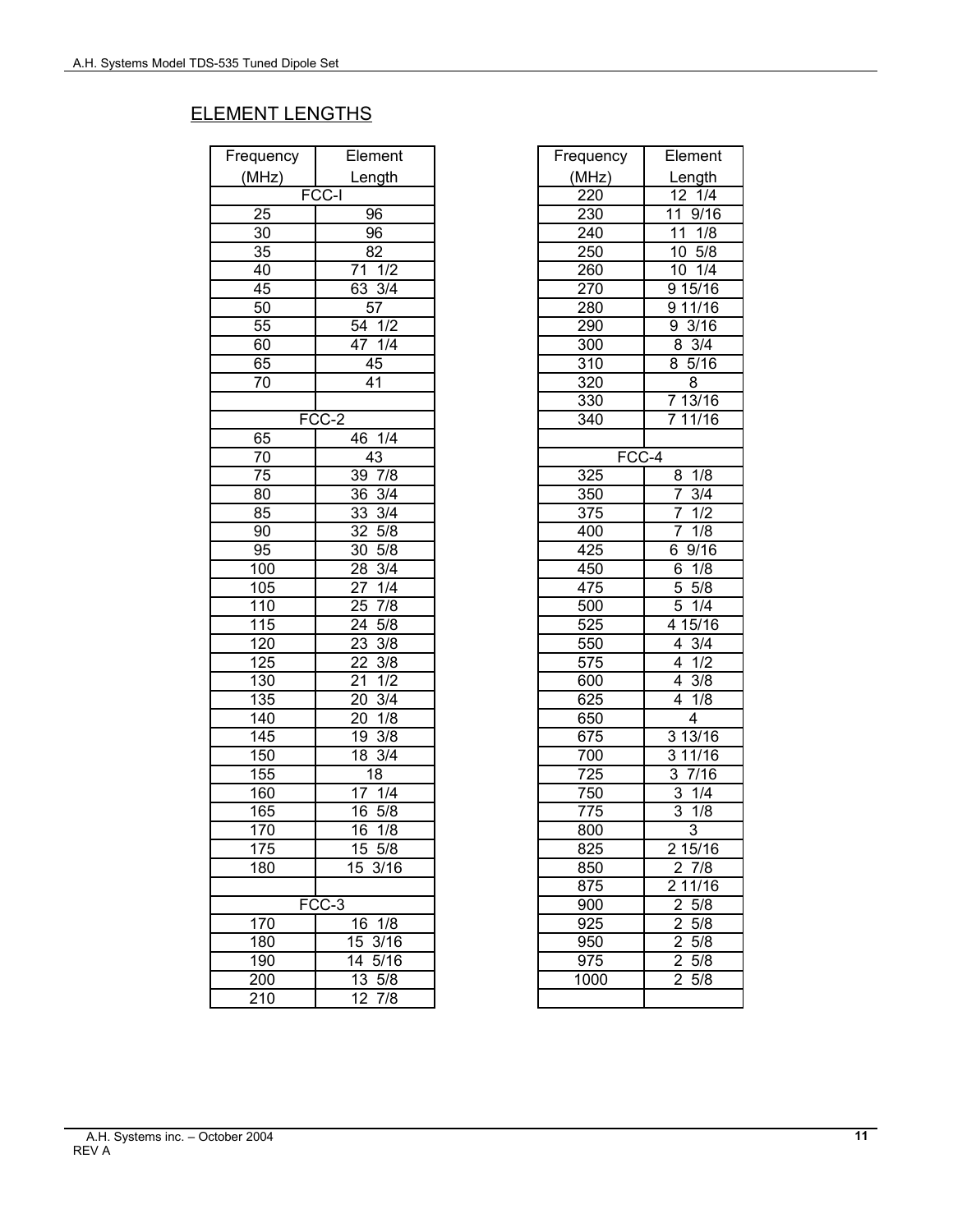# CALCULATIONS

#### **EMISSIONS TESTING**

Individual calibration data for the Tuned Dipole Antennas is supplied at appropriate distances (3, and 10 meter) to comply with various emissions test requirements. For emissions measurements, add antenna factor plus cable loss to receiver reading in dBµV to convert to field strength in dBµV/m.

 $FS$  = Field Strength in dB $\mu$ V/m

$$
FS (dBµV/m) = SA (dBµV) + AF(dB) + CL (dB)
$$

SA = Spectrum Analyzer or Receiver voltage reading

AF = Antenna Correction Factor

CL = Cable Loss in dB

#### **IMMUNITY TESTING**

For Immunity measurements, the generated electric field strength can be calculated by:

FS = Approximate Field Strength in (V/m)

$$
\mathsf{FS}\left(\mathsf{V/m}\right) = \frac{\sqrt{30\mathsf{Pg}}}{\mathsf{d}}
$$

 $P = Power$  in watts g = Numeric Gain

d = Distance in meters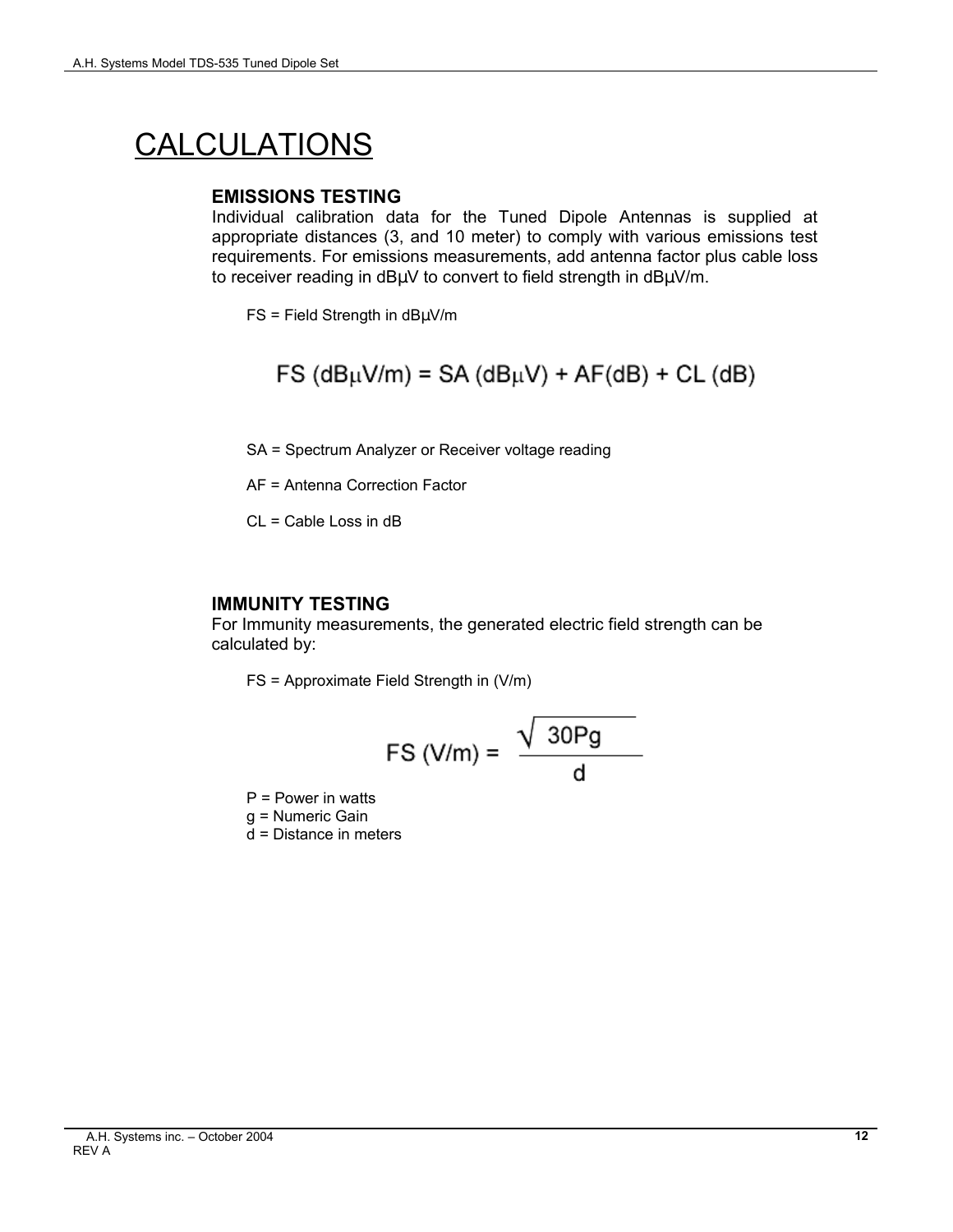#### TYPICAL CONVERSION FORMULAS

| dBµV to Volts | $V = 10$ ((dBµV – 120) / 20)    | dBµV/m to V/m                      | $V/m = 10$          |
|---------------|---------------------------------|------------------------------------|---------------------|
| Volts to dBµV | $dB\mu V = 20 log(V) + 120$     | V/m to dBµV/m                      | $dB\mu V/m =$       |
| dBV to Volts  | $V = 10^{(dBV / 20)}$           | $dB\mu V/m$ to dBmW/m <sup>2</sup> | dBmW/m <sup>2</sup> |
| Volts to dBV  | $dBV = 20log(V)$                | $dBmW/m2$ to $dB\mu V/m$           | $dB\mu V/m =$       |
| dBV to dBµV   | $dB\mu V = dBV + 120$           | $dB\mu V/m$ to $dB\mu A/m$         | $dB\mu A/m =$       |
| dBµV to dBV   | $dBV = dB\mu V - 120$           | dBµA/m to dBµV/m                   | $dB\mu V/m =$       |
|               | <b>LOG -&gt; LINEAR CURRENT</b> | dBµA/m to dBpT                     | $DBpT = dl$         |
|               |                                 |                                    |                     |

| <b>ABUA to UA</b>     | $\mu$ A = 10 (Separate)   | abp to abuA/m   | $d$ BuA/M = $d$ Bp I    |
|-----------------------|---------------------------|-----------------|-------------------------|
| $\mu$ A to dB $\mu$ A | $dB\mu A = 20 log(\mu A)$ | $W/m2$ to $V/m$ | $V/m = SQRT(W)$         |
| dBA to A              | $A = 10^{(dBA / 20)}$     | V/m to $W/m^2$  | $W/m^2 = (V/m)^2 /$     |
| A to dBA              | $dBA = 20log(A)$          | $\mu T$ to A/m  | $A/m = \mu T / 1.25$    |
| dBA to dBµA           | $dB\mu A = dBA + 120$     | A/m to $\mu$ T  | $\mu$ T = 1.25 * A/m    |
| dBuA to dBA           | $dBA = dB\mu A - 120$     |                 | <b>E-FIELD ANTENNAS</b> |
|                       |                           |                 |                         |

#### **LOG -> LINEAR POWER**

| dBm to Watts | $W = 10^{((dBm - 30)/10)}$ | <b>Field Strength</b>                 | V/m = $\sqrt{30}$ * watts * Gain |
|--------------|----------------------------|---------------------------------------|----------------------------------|
|              |                            |                                       | meters                           |
| Watts to dBm | $dBm = 10log(W) + 30$      | <b>Required Power</b>                 | Watts = $(V/m * meters)^2$       |
|              |                            |                                       | 30 * Gain numeric                |
| dBW to Watts | $W = 10^{(dBW / 10)}$      |                                       | <b>LOOP ANTENNAS</b>             |
| Watts to dBW | $dBW = 10log(W)$           | <b>Correction Factors</b>             | $dB\mu A/m = dB\mu V + AF$       |
| dBW to dBm   | $dBm = dBW + 30$           | Assumed E-field for<br>shielded loops | $dB\mu V/m = dB\mu A/m + 51.5$   |
| dBm to dBW   | $dBW = dBm - 30$           |                                       | $dBpT = dB\mu V + dBpT/\mu V$    |

#### **TERM CONVERSIONS**

| $d$ Bm to $d$ B $\mu$ V | $dB\mu V = dBm + 107$ (50Ω)<br>$dB\mu V = dBm + 10log(Z) + 90$             |
|-------------------------|----------------------------------------------------------------------------|
| dBµV to dBm             | $dBm = dB\mu V - 107$ (50Ω)<br>$dBm = dB\mu V - 10log(Z) - 90$             |
| dBm to dBµA             | $dB\mu A = dBm - 73$ (50Ω)<br>$dB\mu A = dBm - 10log(Z) + 90$              |
| dBµA to dBm             | $dBm = dB\mu A + 73$ (50Ω)<br>$dBm = dB\mu A + 10log(Z) - 90$              |
| dBµA to dBµV            | $dB\mu V = dB\mu A + 34$ (50Ω)<br>$dB\mu V = dB\mu A + 20log(Z)$           |
| dBµV to dBµA            | $dB\mu A = dB\mu V - 34$<br>$(50\Omega)$<br>$dB\mu A = dB\mu V - 20log(Z)$ |

#### **LOG -> LINEAR VOLTAGE FIELD STRENGTH & POWER DENSITY**

| dBµV to Volts | $V = 10$ ((dBµV – 120) / 20)    | $d$ B $\mu$ V/m to V/m                    | $V/m = 10 ((dB\muV/m) - 120) / 20)$              |
|---------------|---------------------------------|-------------------------------------------|--------------------------------------------------|
| Volts to dBµV | $dB\mu V = 20 log(V) + 120$     | $V/m$ to dB $\mu$ V/m                     | $dB\mu V/m = 20 log(V/m) + 120$                  |
| dBV to Volts  | $V = 10^{(dBV / 20)}$           | $dB\mu V/m$ to dBmW/m <sup>2</sup>        | $d$ BmW/m <sup>2</sup> = $d$ B $\mu$ V/m – 115.8 |
| Volts to dBV  | $dBV = 20log(V)$                | $d$ BmW/m <sup>2</sup> to $d$ B $\mu$ V/m | $dB\mu V/m = dBmW/m^2 + 115.8$                   |
| dBV to dBµV   | $dB\mu V = dBV + 120$           | $dB\mu V/m$ to $dB\mu A/m$                | $dB\mu A/m = dB\mu V/m - 51.5$                   |
| dBµV to dBV   | $dBV = dB\mu V - 120$           | $dB\mu A/m$ to $dB\mu V/m$                | $dB\mu V/m = dB\mu A + 51.5$                     |
|               | <b>LOG -&gt; LINEAR CURRENT</b> | dBµA/m to dBpT                            | $DBpT = dB\mu A/m + 2$                           |
| dBµA to uA    | $\mu A = 10^{(dB\mu A / 20)}$   | dBpT to dBµA/m                            | $dB\mu A/m = dBpT - 2$                           |
| μA to dBμA    | $dB\mu A = 20 log(\mu A)$       | $W/m2$ to $V/m$                           | $V/m = SQRT(W/m2 * 377)$                         |
| dBA to A      | $A = 10^{(dBA / 20)}$           | V/m to $W/m^2$                            | $W/m^2 = (V/m)^2 / 377$                          |
| A to dBA      | $dBA = 20log(A)$                | $\mu T$ to A/m                            | A/m = $\mu$ T / 1.25                             |
| dBA to dBµA   | $dB\mu A = dBA + 120$           | A/m to $\mu$ T                            | $\mu$ T = 1.25 * A/m                             |

#### **E-FIELD ANTENNAS**

| <b>LOG -&gt; LINEAR POWER</b> |                            | <b>Correction Factor</b> | $dB\mu V/m = dB\mu V + AF$                                           |
|-------------------------------|----------------------------|--------------------------|----------------------------------------------------------------------|
| dBm to Watts                  | $W = 10^{((dBm - 30)/10)}$ | Field Strength           | V/m = $\sqrt{30}$ * watts * Gain numeric                             |
| Watts to dBm                  | $dBm = 10log(W) + 30$      | <b>Required Power</b>    | meters<br>Watts = $(V/m * meters)^2$<br>30 * Gain <sub>numeric</sub> |
| dBW to Watts                  | $W = 10^{(dBW / 10)}$      |                          | <b>LOOP ANTENNAS</b>                                                 |

#### *dB*µ*V = dBm + 10log(Z) + 90* **CURRENT PROBES**

Correction Factor  $dB\mu A = dB\mu V - dB_{(ohm)}$ 

Power needed for injection probe given voltage(V) into 50Ω load and Probe Insertion Loss (IL)

 $\text{Watts} = 10 ((I<sub>L</sub> + 10 log(V<sup>2</sup>/50))/10)$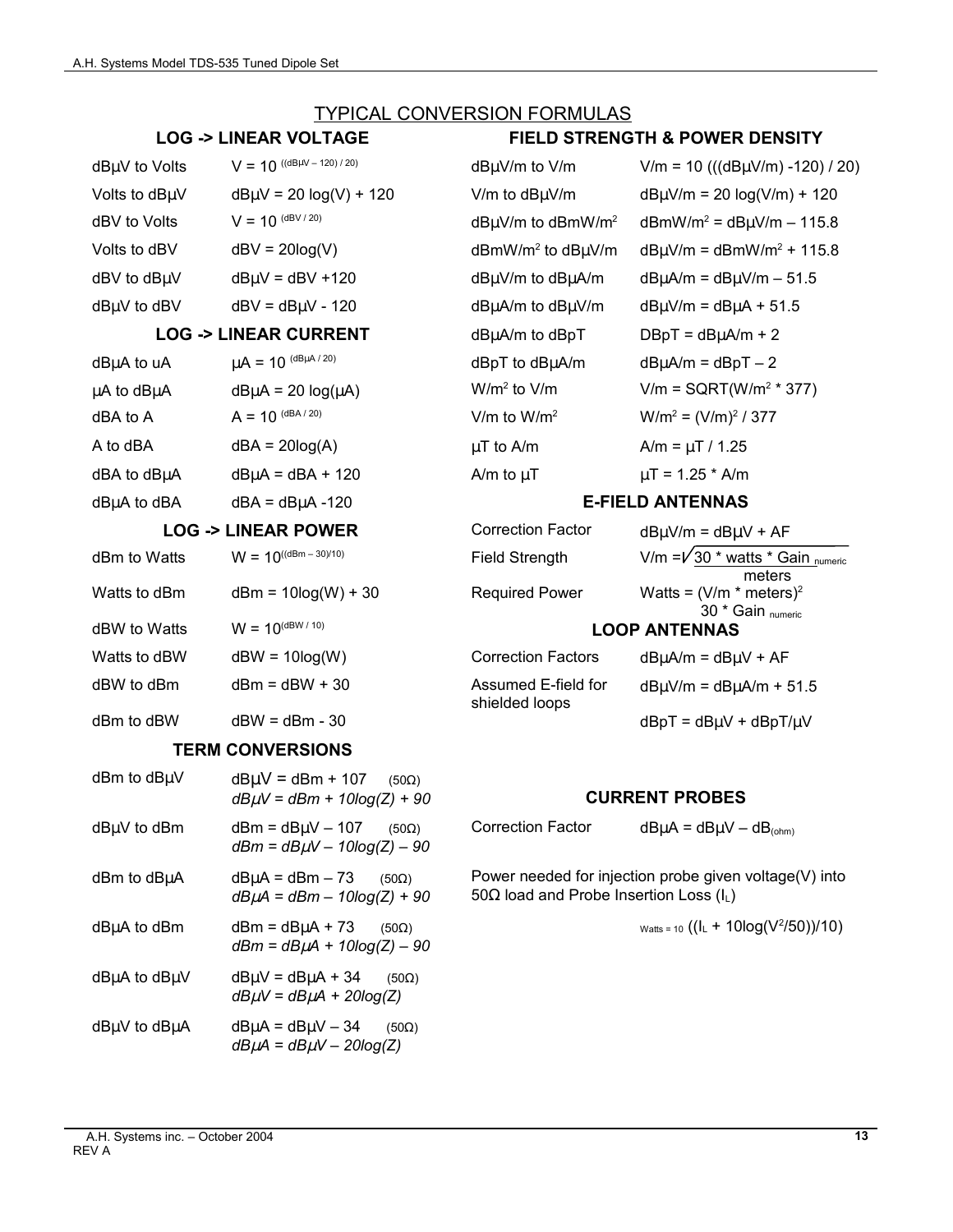# MAINTENANCE

### MAINTENANCE PROCEDURES

Proper antenna maintenance should include:

- Visual inspection of RF connectors
- Check for bent and loose elements
- ♦ Check for loose or missing hardware
- Corrosion near the element joints

At least once a month it is a good idea to wipe down the antenna with a damp rag.

### ANNUAL CALIBRATION

To ensure reliable and repeatable long-term performance, annual re-calibration of your antennas, preamplifiers and current probes by A.H. Systems experienced technicians is recommended. Our staff can calibrate almost any type or brand of antenna.

It is always up to the user to determine the appropriate interval for calibration certification based on the requirements of the end users specific test/application. The calibration of EMC antennas is important for those conforming to compatibility standard. Radiated emissions testing for electromagnetic compatibility (EMC) requires the measurement of electric field (E-field) strength, which is compared with a limit level. The output voltage of an antenna is converted to E-field strength via its antenna factor, the measurement of which must include the uncertainty components related to that particular antenna, taking into consideration the environment in which the antenna is to be used for the testing. Most standards will specify the appropriate interval for recalibration of your EMC antenna.

In some cases these antennas are used for a manufacturers pre-compliance testing, field monitoring, surveillance and/or other applications where the exact field intensity of the received signal is not of importance. For those customers a yearly re-calibration is not necessary, however it is recommended that an interval for maintenance be performed.

For more information about our calibration services or to place an order for antenna calibration visit our website at http://www.AHSystems.com or call 1(818) 998-0223.